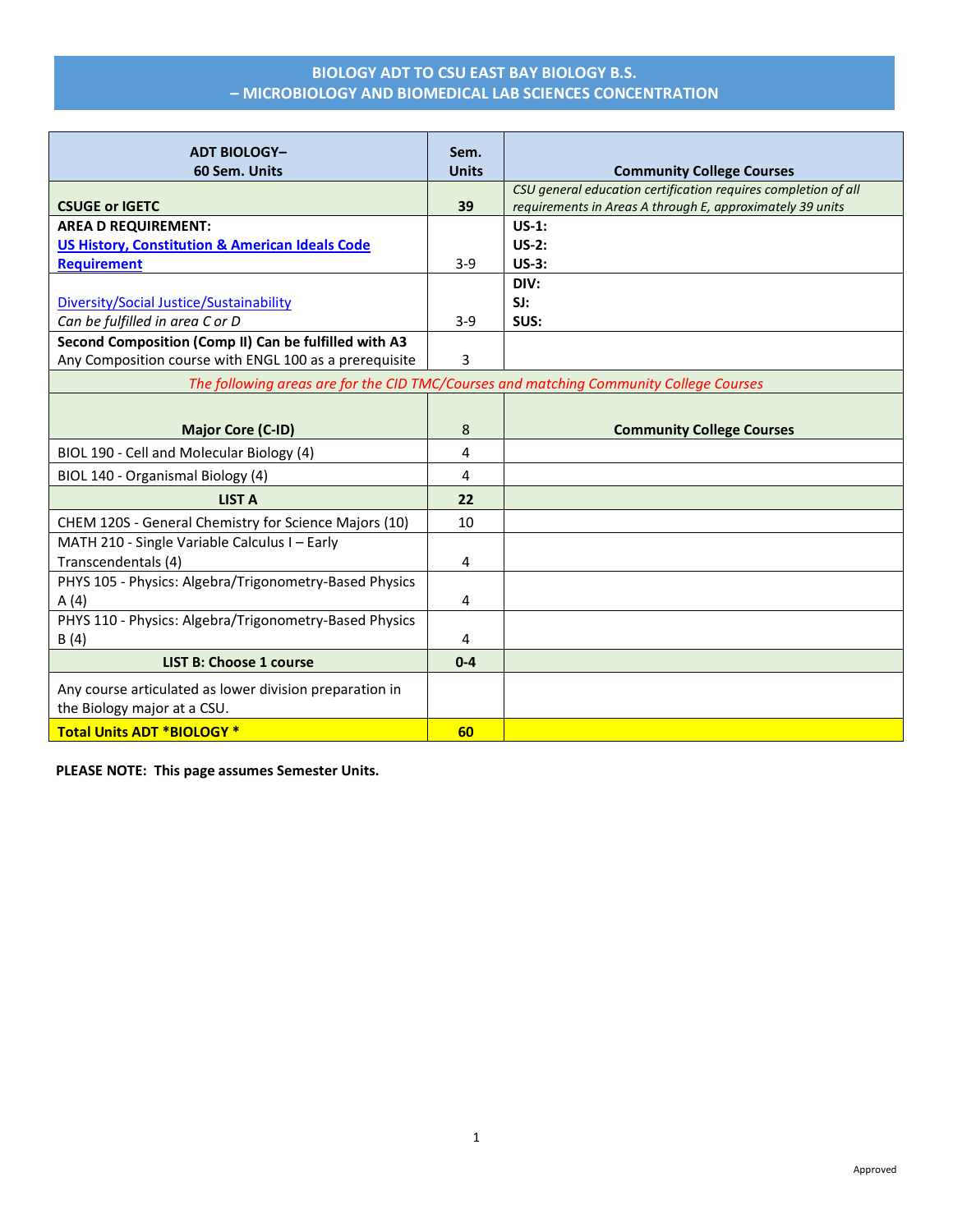| <b>CSUEB:BIOLOGICAL SCIENCES B.S.</b>                                                                                                                                                                                                    | <b>Semester</b>                 | <b>NOTES</b>                                                                                                                                                                                                                                                                                                                  |  |  |
|------------------------------------------------------------------------------------------------------------------------------------------------------------------------------------------------------------------------------------------|---------------------------------|-------------------------------------------------------------------------------------------------------------------------------------------------------------------------------------------------------------------------------------------------------------------------------------------------------------------------------|--|--|
| Complete Degree in 60 Semester Units                                                                                                                                                                                                     | <b>UNITS</b>                    |                                                                                                                                                                                                                                                                                                                               |  |  |
|                                                                                                                                                                                                                                          |                                 | <b>GRADUATION REQUIREMENTS</b> These should be fulfilled at the Community College,                                                                                                                                                                                                                                            |  |  |
|                                                                                                                                                                                                                                          |                                 | however if not taken at the Community College, they must be completed at CSU East Bay                                                                                                                                                                                                                                         |  |  |
| <b>US History, Constitution &amp; American Ideals</b>                                                                                                                                                                                    | $0-9$                           |                                                                                                                                                                                                                                                                                                                               |  |  |
| First Category US-1<br>1)                                                                                                                                                                                                                | $0 - 3$                         |                                                                                                                                                                                                                                                                                                                               |  |  |
| Second Category US-2<br>2)                                                                                                                                                                                                               | $0 - 3$                         |                                                                                                                                                                                                                                                                                                                               |  |  |
| 3)<br>Third Category US-3                                                                                                                                                                                                                | $0 - 3$                         |                                                                                                                                                                                                                                                                                                                               |  |  |
| <b>Upper Division GE</b>                                                                                                                                                                                                                 |                                 | These courses must be taken at CSU East Bay                                                                                                                                                                                                                                                                                   |  |  |
| See catalog                                                                                                                                                                                                                              | 9                               | <b>CSUEB COURSES</b>                                                                                                                                                                                                                                                                                                          |  |  |
| Please note: A minimum of three courses in the Upper Division General Education pattern must have a topic/learning outcome<br>oriented toward one of the following topic areas (overlays): Diversity, Social Justice, or Sustainability. |                                 |                                                                                                                                                                                                                                                                                                                               |  |  |
| Area B6 Upper Division Science course                                                                                                                                                                                                    | 3                               | Course:<br><b>OVERLAY:</b>                                                                                                                                                                                                                                                                                                    |  |  |
| Area C4 Upper Division Humanities course                                                                                                                                                                                                 | 3                               | Course:<br><b>OVERLAY:</b>                                                                                                                                                                                                                                                                                                    |  |  |
| Area D4 Upper Division Social Sciences course                                                                                                                                                                                            | 3                               | Course:<br><b>OVERLAY:</b>                                                                                                                                                                                                                                                                                                    |  |  |
| <b>Upper Division Core</b>                                                                                                                                                                                                               | $\overline{7}$                  |                                                                                                                                                                                                                                                                                                                               |  |  |
| BIOL 310 - Genetic Analysis I Units: 4                                                                                                                                                                                                   |                                 |                                                                                                                                                                                                                                                                                                                               |  |  |
| BIOL 320 - Evolutionary Biology Units: 3                                                                                                                                                                                                 |                                 |                                                                                                                                                                                                                                                                                                                               |  |  |
|                                                                                                                                                                                                                                          | <b>Concentrations: 36 units</b> |                                                                                                                                                                                                                                                                                                                               |  |  |
|                                                                                                                                                                                                                                          |                                 | <b>Microbiology and Biomedical Lab Sciences Concentration</b>                                                                                                                                                                                                                                                                 |  |  |
| <b>Upper Division Coursework</b>                                                                                                                                                                                                         | 21                              |                                                                                                                                                                                                                                                                                                                               |  |  |
| BIOL 330 - General Microbiology Units: 5                                                                                                                                                                                                 | 5                               |                                                                                                                                                                                                                                                                                                                               |  |  |
| BIOL 430 - Microbial Physiology and Metabolism Units: 3                                                                                                                                                                                  | 3                               |                                                                                                                                                                                                                                                                                                                               |  |  |
| CHEM 331 - Organic Chemistry I Units: 5                                                                                                                                                                                                  | 5                               |                                                                                                                                                                                                                                                                                                                               |  |  |
| CHEM 332 - Organic Chemistry II Units: 5                                                                                                                                                                                                 | 5                               |                                                                                                                                                                                                                                                                                                                               |  |  |
| CHEM 340 - Survey of Biochemistry Units: 3                                                                                                                                                                                               | 3                               |                                                                                                                                                                                                                                                                                                                               |  |  |
| <b>Electives</b>                                                                                                                                                                                                                         | $15+$                           | Choose a minimum of 15 units of electives from the following<br>list of courses. Note: BIOL 398 Co-operative Education<br>and/or BIOL 490 Independent Study may be used for a<br>maximum of 3 units elective credit. Enrollment in these<br>courses requires approval by a faculty member and the<br><b>Department Chair.</b> |  |  |
| BIOL 398 - Internship Units: 1-4                                                                                                                                                                                                         |                                 |                                                                                                                                                                                                                                                                                                                               |  |  |
| BIOL 431 - Medical Microbiology Units: 5                                                                                                                                                                                                 |                                 |                                                                                                                                                                                                                                                                                                                               |  |  |
| BIOL 432 - Microbe-Host Interactions Units: 3                                                                                                                                                                                            |                                 |                                                                                                                                                                                                                                                                                                                               |  |  |
| BIOL 433 - Microbial Ecology Units: 3                                                                                                                                                                                                    |                                 |                                                                                                                                                                                                                                                                                                                               |  |  |
| BIOL 434 - Molecular Microbiology Units: 3                                                                                                                                                                                               |                                 |                                                                                                                                                                                                                                                                                                                               |  |  |
| BIOL 442 - Epidemiology Units: 3                                                                                                                                                                                                         |                                 |                                                                                                                                                                                                                                                                                                                               |  |  |
| BIOL 444 - Medical Entomology Units: 3                                                                                                                                                                                                   |                                 |                                                                                                                                                                                                                                                                                                                               |  |  |
| BIOL 468 - Molecular Ecology Units: 4                                                                                                                                                                                                    |                                 |                                                                                                                                                                                                                                                                                                                               |  |  |
| BIOL 490 - Independent Study Units: 1-4                                                                                                                                                                                                  |                                 |                                                                                                                                                                                                                                                                                                                               |  |  |
| These courses are recommended if the student objective                                                                                                                                                                                   |                                 |                                                                                                                                                                                                                                                                                                                               |  |  |
| is to apply to a Clinical Lab Scientist licensing program:                                                                                                                                                                               |                                 |                                                                                                                                                                                                                                                                                                                               |  |  |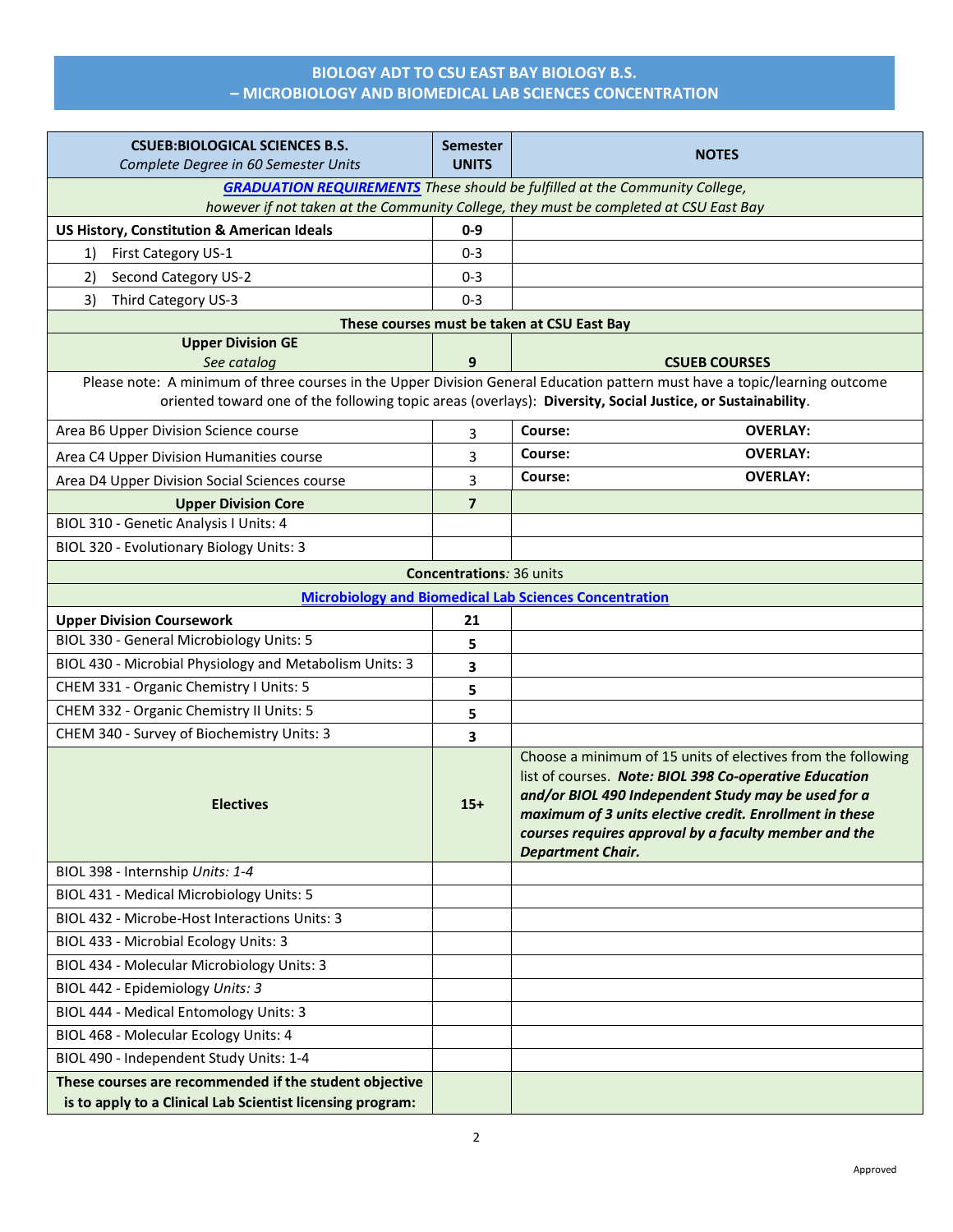| <b>Total Semester Units at CSUEB</b>       | 60 | 60                                                  |
|--------------------------------------------|----|-----------------------------------------------------|
| If needed                                  |    |                                                     |
|                                            | 8  | or prerequisites not taken at the Community College |
| <b>ADDITIONAL COURSE to reach 60 Units</b> |    | These courses may be additional Major Courses       |
| CHEM 220 - Quantitative Analysis Units: 4  |    |                                                     |
| BIOL 454 - Biology of Fungi Units: 4       |    |                                                     |
| BIOL 445 - Immunology Units: 3             |    |                                                     |
| BIOL 443 - Hematology Units: 4             |    |                                                     |
| BIOL 441 - Parasitology Units: 3           |    |                                                     |
| BIOL 440 - Molecular Virology Units: 3     |    |                                                     |